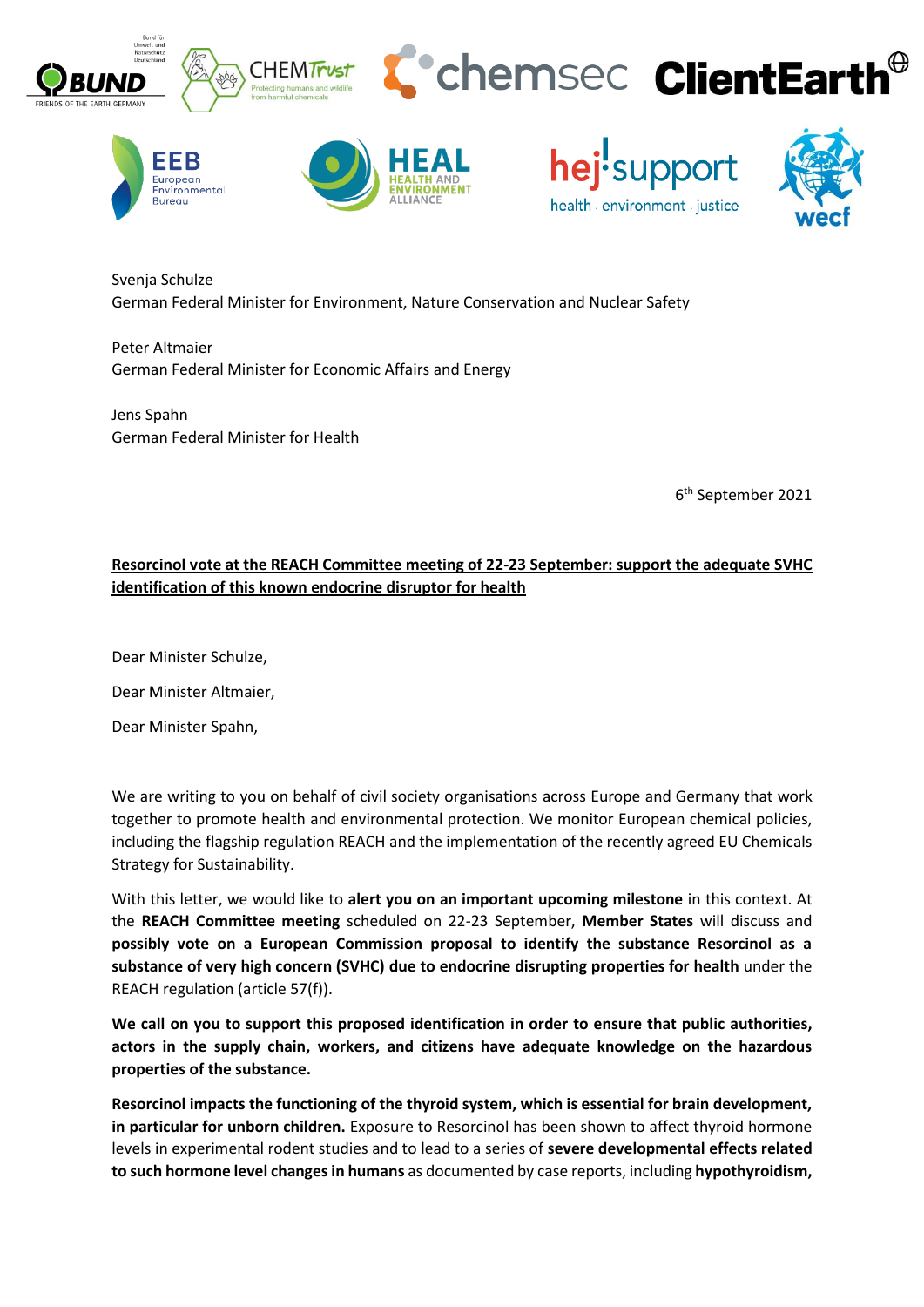**goiter, neurological impacts in the child.** The latter effects can be considered **irreversible** because they strongly affect the wellbeing and quality of life of an individual over the long-term.

All such evidence is rigorously detailed in the SVHC identification document that supports the current discussion about Resorcinol's properties**<sup>1</sup>** . Member States already rightly agreed that the substance meets the World Health Organization (WHO) definition of an endocrine disruptor. However, they could not reach unanimity as regards the criteria of equivalent level of concern (ELoC), which is necessary to identify a SVHC under REACH article 57(f). **In the annex** to this letter, you will find **detailed reasoning about why Resorcinol does meet such criteria, and why Germany should support the SVHC identification.**

**Finally, it is important to stress that Resorcinol is a high-volume compound (registered at 1,000- 10,000 tons/annum),** which is used in multiple industrial and consumer applications. This includes but is not limited to cosmetics, hygiene products, pharmaceuticals, flame retardants, the manufacture of rubber products, adhesives, or resins. This means that **the exposure of both workers and the public (including vulnerable groups such as women of child-bearing age) to the substance is high. Adequate public information about the properties of the substance, which the SVHC identification process is meant to ensure, is therefore indispensable.**

Through the recently agreed **European Chemicals Strategy for Sustainability, European institutions and Member States have promised to ban the most harmful chemicals in consumer products, including endocrine disruptors, and to promote their substitution**. The current proposal to identify Resorcinol as a SVHC under REACH article 57(f) due to its endocrine properties for human health is an **important test case of Europe's credibility in the delivery of this strategy**, and a failure to do so would be incomprehensible from a scientific, regulatory and political point of view**.**

**We call on you to support the SVHC identification of Resorcinol and to show leadership in the delivery of the commitments to increase health protection as set out by the Chemicals Strategy for Sustainability.**

We thank you for considering our letter and we remain available for further exchanges with you on this important topic.

Yours sincerely,

Genon K. Jensen Executive Director Health and Environment Alliance (HEAL)

#### **On behalf of the following signatories:**

BUND – Friends of the Earth Germany

<sup>1</sup> For more information, see: Health and Environment Alliance, Comments in support of the SVHC identification of Resorcinol, April 2020[, https://www.env-health.org/wp-content/uploads/2020/06/HEAL-Resorcinol-corrected.pdf](https://www.env-health.org/wp-content/uploads/2020/06/HEAL-Resorcinol-corrected.pdf)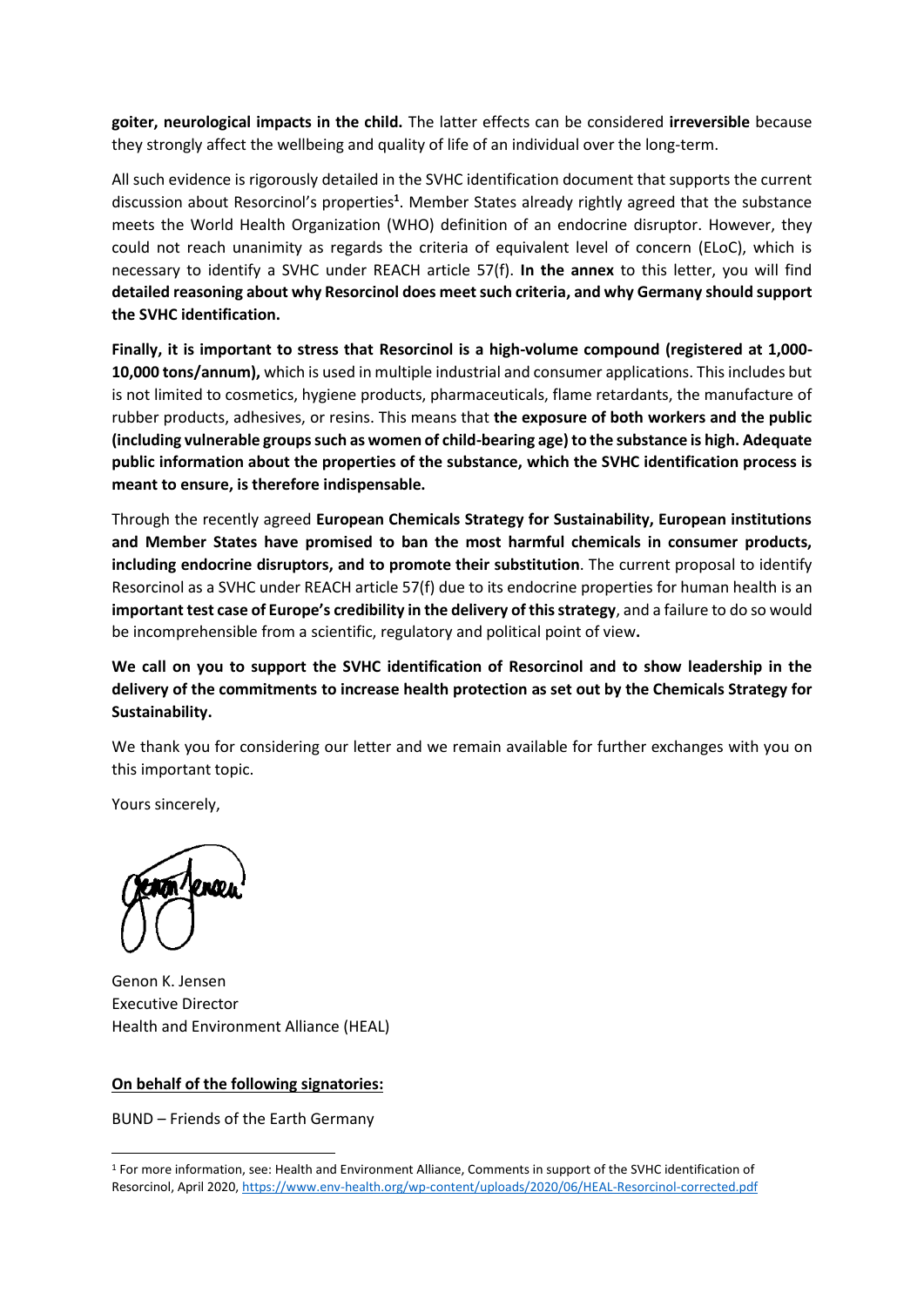ChemTrust Chemsec Clientearth Health and Environment Justice Support (HEJSupport) The European Environmental Bureau (EEB) Women Engage for a Common Future (WECF)

### **Contact:**

Natacha Cingotti, Programme Lead, Health and Chemicals, Health and Environment Alliance (HEAL), [natacha@env-health.org](mailto:natacha@env-health.org)

*In view of enhanced transparency on matters of public interest, we intend to make this letter publicly available.*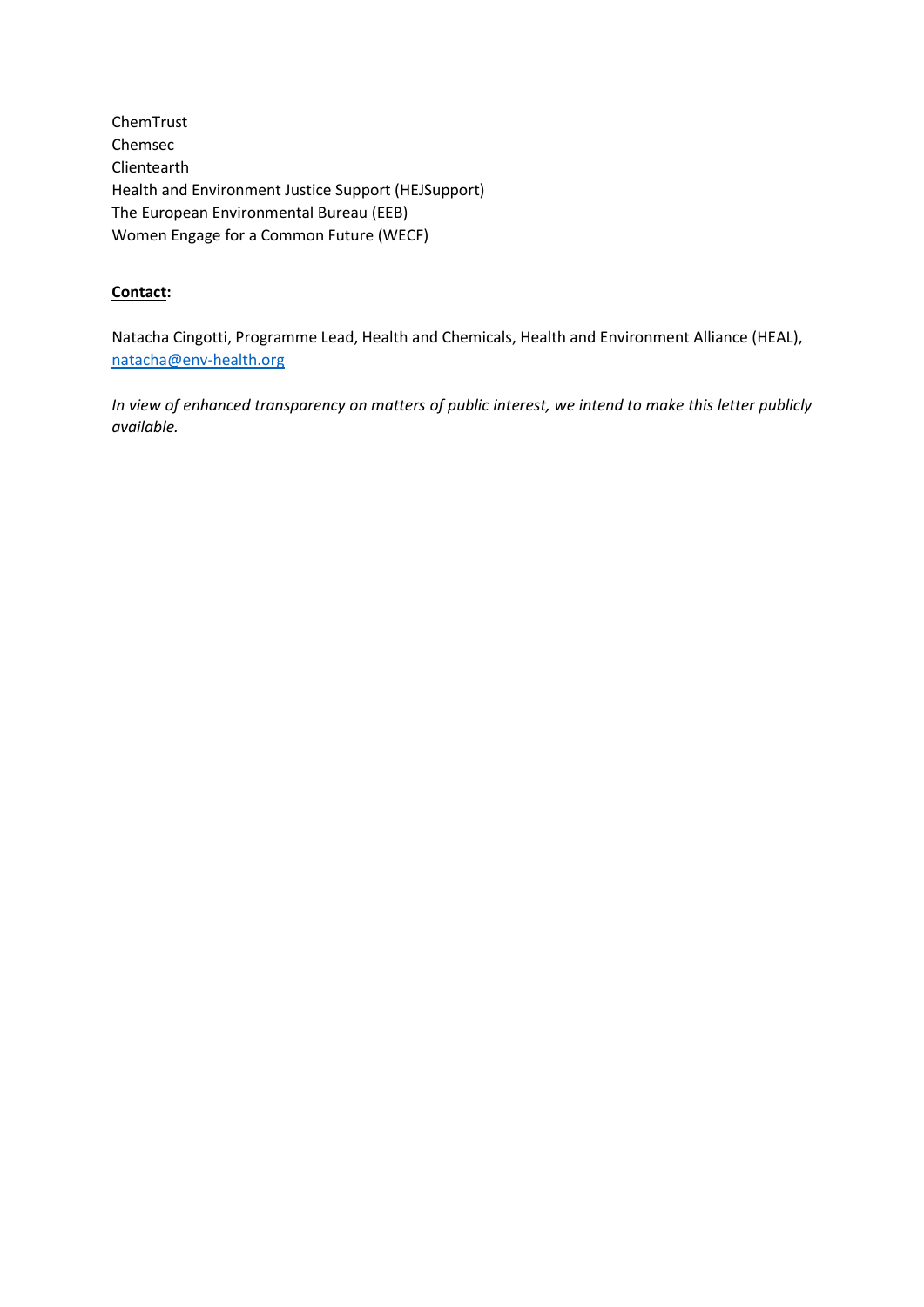

### **Annex – Why Resorcinol fully meets the SVHC identification criteria**

The current REACH Committee procedure follows a failed identification attempt at the ECHA Member State Committee 70 (MSC), which took place on 10-12 June 2020.<sup>2</sup> The MSC did not reach unanimity as regards the criteria of equivalent level of concern (ELoC), which is necessary to agree on a SVHC identification under REACH article 57(f). This situation is rare and unfortunate, as the delayed SVHC identification has allowed human exposure to an officially recognized endocrine disruptor to continue, without even information requirements being put in place.

# **Below, we provide detailed explanation that supports the identification of Resorcinol as SVHC under REACH article 57(f).**

### o **Legal considerations:**

- $\circ$  The binding interpretation of the European Court of Justice points to Resorcinol being a perfect candidate for SVHC listing and must be taken into account.
	- The EU judges clarified that SVHC identification must be based purely on the intrinsic properties of the substance and that the real-life conditions of exposure are not relevant in this context (See for example T-519/18 §88, 89 and 116).
	- When it comes to the equivalent level of concern, the Court also stressed the importance of the nature of the effects – for example their seriousness, longterm nature, irreversibility – over the type or strength of the evidence (See T-207/18 §217-220).

### o **Endocrine activity:**

Resorcinol has long been known to act on the endocrine system by strongly inhibiting thyroperoxidase (TPO), which is an essential enzyme in the synthesis of the thyroid hormone. The strength and consistency of such a mechanism across species is clearly documented in the SVHC dossier.

### o **Adverse effects**:

- Science has long established that any modulation in the thyroid function must be considered as adverse. Therefore, the observed impacts of TPO inhibition on the synthesis of the thyroid hormone must be considered as adverse.
- This fully applies to Resorcinol. Available mechanistic data from in vivo animal studies shows significant changes in thyroid hormone levels after rodents' exposure that must be considered adverse. Moreover, case reports document severe effects related to such hormone level changes in humans, including hypothyroidism, goiter, neurological impacts in the child.

<sup>2</sup> ECHA, "Resorcinol not identified as a substance of very high concern", Press Release, 16 June 2020, <https://echa.europa.eu/fr/-/resorcinol-not-identified-as-a-substance-of-very-high-concern> ECHA, Minutes from MSC 70, Adopted on 7 September 2020,

[https://echa.europa.eu/documents/10162/2200431/MinutesofMSC-70\\_adopted-1.pdf/2972d2e5-6a5b-67ce-efc8-](https://echa.europa.eu/documents/10162/2200431/MinutesofMSC-70_adopted-1.pdf/2972d2e5-6a5b-67ce-efc8-1a67a8e025a9?t=1599732914263) [1a67a8e025a9?t=1599732914263](https://echa.europa.eu/documents/10162/2200431/MinutesofMSC-70_adopted-1.pdf/2972d2e5-6a5b-67ce-efc8-1a67a8e025a9?t=1599732914263)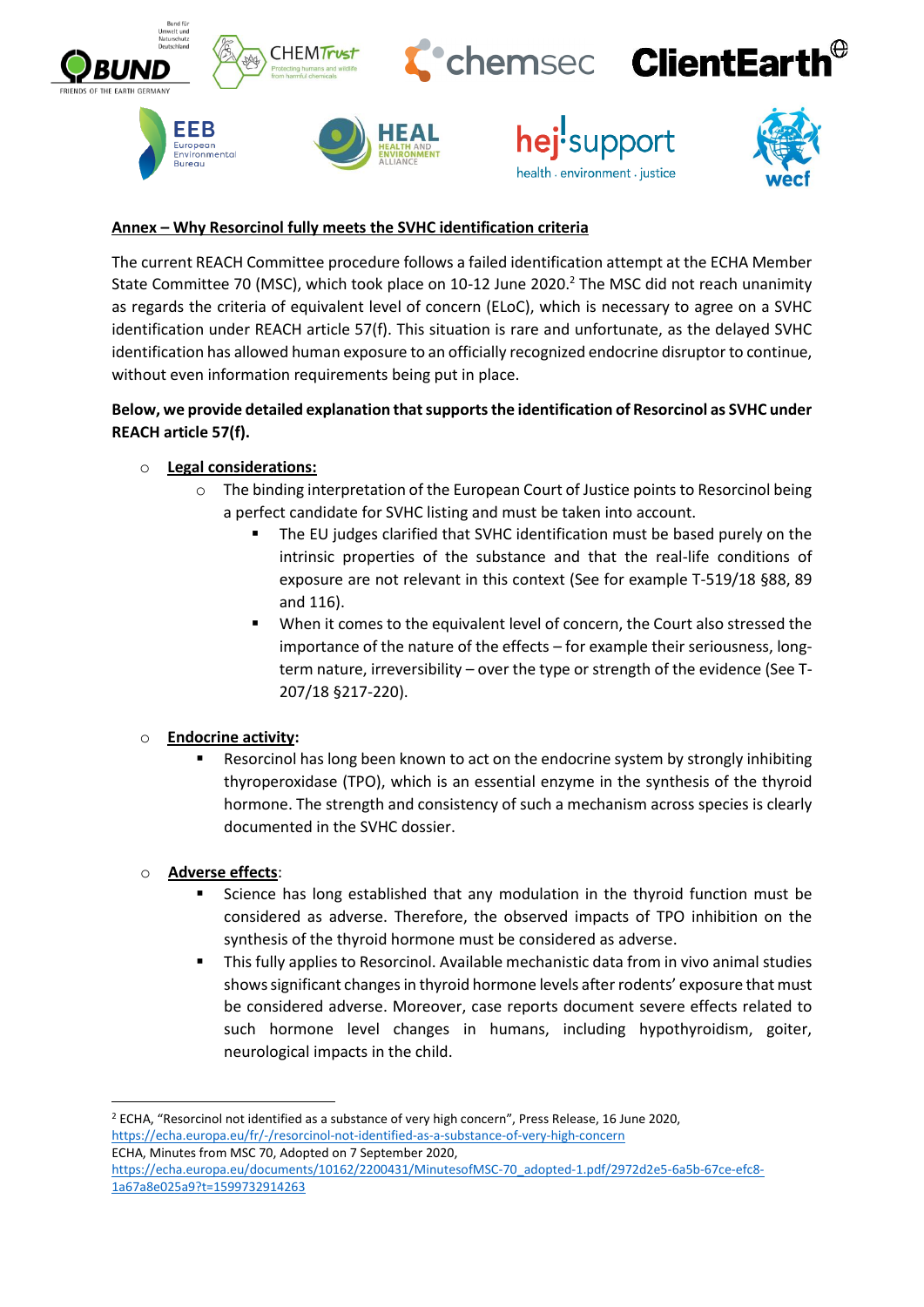#### o **Human relevance:**

- It is established scientific knowledge that the thyroid systems are highly conserved across vertebrate species. This fully applies to the interpretation of the animal data available in the Resorcinol dossier. Especially because there is no indication or evidence disproving the relevance of such animal data in the dossier, the available evidence of Resorcinol's adverse effects in animals can be considered to have a high level of biological plausibility.
- Moreover, the availability of human case reports strengthens the identification dossier by providing evidence that the same pathways lead to the same adverse effects in humans than in animals, when exposed to Resorcinol. It is important to stress that access to human data is a rare fact in the context of endocrine disruption evaluation. Although such data is by nature incomplete, in this case, it shows a high degree of consistency with the toxicological data and mechanisms described in animal studies.

## o **Equivalent level of concern:**

Thyroid hormones play an extremely important role in the child prenatal brain development. Adverse developmental effects associated to changes in the levels of thyroid hormones – which are relevant in the case of Resorcinol and well described in the SVHC identification supporting dossier – include, but are not limited to, goiter, neurological impacts in the child, and hypothyroidism. All such conditions severely impact the development, health, and well-being of an individual over the lifetime and therefore cannot be considered easy to treat and reverse. For this reason, Resorcinol meets the criteria of equivalent level of concern, as described under REACH article 57(f).

### o **Inadequacy of the minority opinion opposing the SVHC identification:**

- The disagreement about the ELoC elements that are necessary for the SVHC identification is justified in a minority opinion report<sup>3</sup> with the following reason: *"Resorcinol inhibits TPO activity in vitro. However, the available data suggests that the efficient and rapid metabolism by first pass metabolism in the liver, prevents resorcinol from reaching systemic concentrations which are toxic for the thyroid gland."*
- This uncertainty is however already well answered in the 124-page long SVHC identification supporting document<sup>4</sup>: "Human cases have been identified under *specific conditions and this may raise some questions on their relevance for actual conditions of human exposure. The effects induced by resorcinol in humans and in experimental animals are complementary in the demonstration that they cannot be considered as specific to exceptional conditions of exposure, in particular because some populations and periods of exposure can be associated with specific sensitivity. Besides, the possibility that resorcinol may induce effects in humans under common conditions of exposure cannot be excluded on a toxico-kinetic basis."*
- This minor uncertainty and disagreement relate to exposure to rather than the intrinsic hazard properties of Resorcinol. We are deeply concerned that it has stalled the entire process of SVHC identification of the substance, while the SVHC supporting

<sup>3</sup> <https://echa.europa.eu/documents/10162/736eeb34-238e-a626-8217-4255adf92cba>

<sup>4</sup> <https://echa.europa.eu/documents/10162/7d16c5c3-4fe7-21c4-462c-7ef8234c1c36>